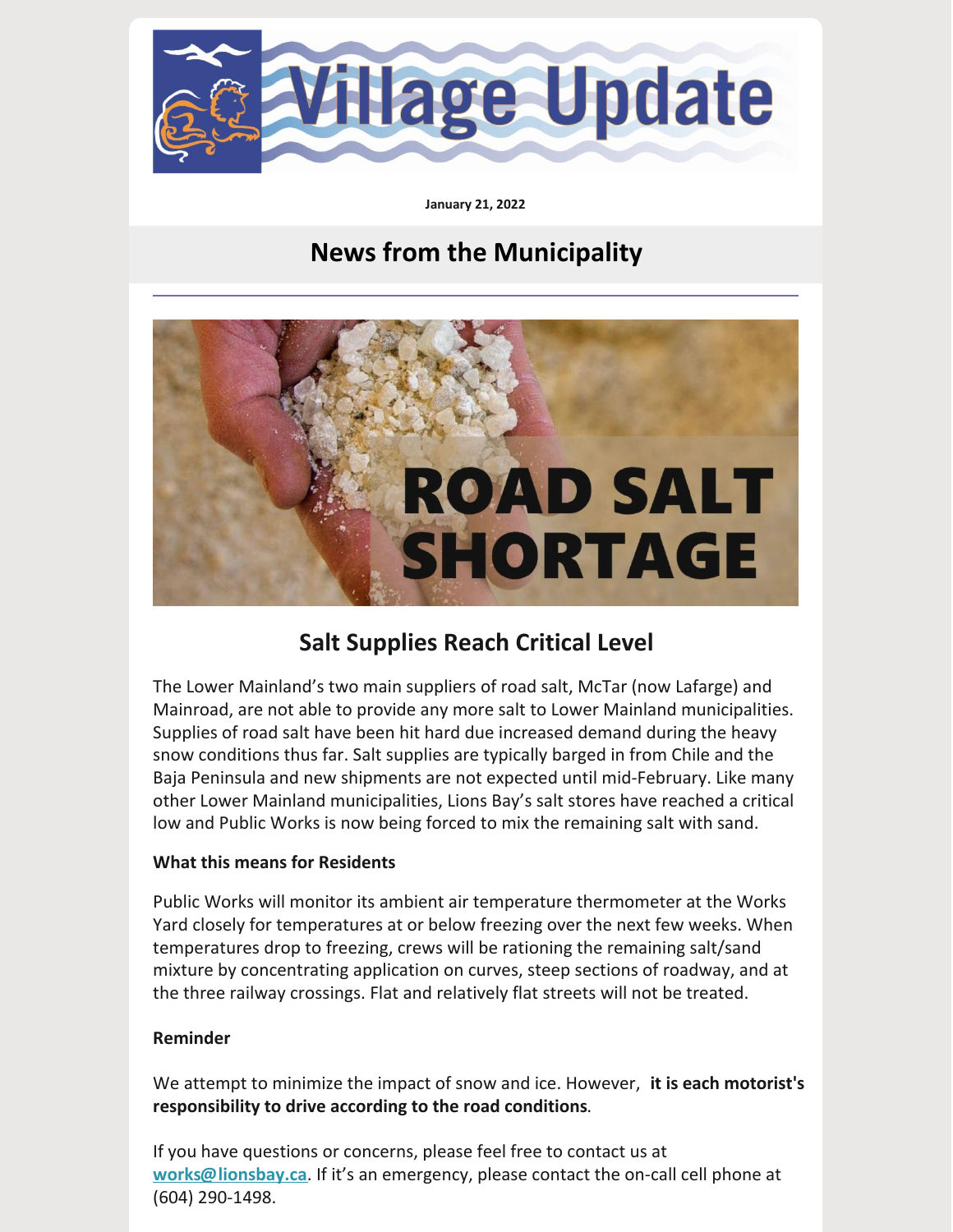# **Join the Curly Stewart Memorial Trust Fund Award Committee!**

#### **REQUEST FOR APPLICATIONS TO SIT ON THE CURLY STEWART MEMORIAL TRUST FUND AWARD COMMITTEE**

The Curly Stewart Memorial Trust Fund was established to honour the life and public service of the first mayor of the Village of Lions Bay, Allan M. "Curly" Stewart, who served from 1971 to 1981. A scholarship is awarded from the trust fund annually to a secondary student resident in Lions Bay who best exemplifies the qualities described in the terms of reference for the award.

The Curly Stewart Memorial Trust Fund Award Committee reviews applications and makes award recommendations to Council. Deliberations of the Committee are confidential.

The Committee has openings for new members. Familiarity with the ideals of educational aspirations, community service, citizenship, arts, athletics and an ability to consider applications intended to illustrate these ideals would be an asset.

If interested, please email **[kduarte@lionsbay.ca](mailto:kduarte@lionsbay.ca)** with the subject heading "Curly Stewart Committee" before noon on Tuesday, February 8, 2022 with your name, physical and mailing address, email address and phone number(s), and short answers to the following:

(1) Please describe why you are interested in participating as a member of the Committee.

(2) Please provide a brief summary of how your experience would enhance the work of the Committee.

Participation is in a volunteer capacity, with no remuneration offered. Level of effort is anticipated to be two to four two-hour meetings in the Spring, plus individual time to review applications. Committee members' names appear in the public record of the Council meeting appointing them and on the municipal website, and contact information will be provided to staff and other Committee members. To view the Committee's Terms of Reference, **click [here](https://www.lionsbay.ca/sites/2/files/docs/government/Committees/curly_stewart_memorial_committee_tor_amended_dec_15_2020.pdf)**.

*Please note that the Curly Stewart Memorial Trust Fund Award Committee is a select committee of Village of Lions Bay Council and has no relationship to the Lions Bay Community Scholarship Foundation, which is a charitable non-governmental organization.*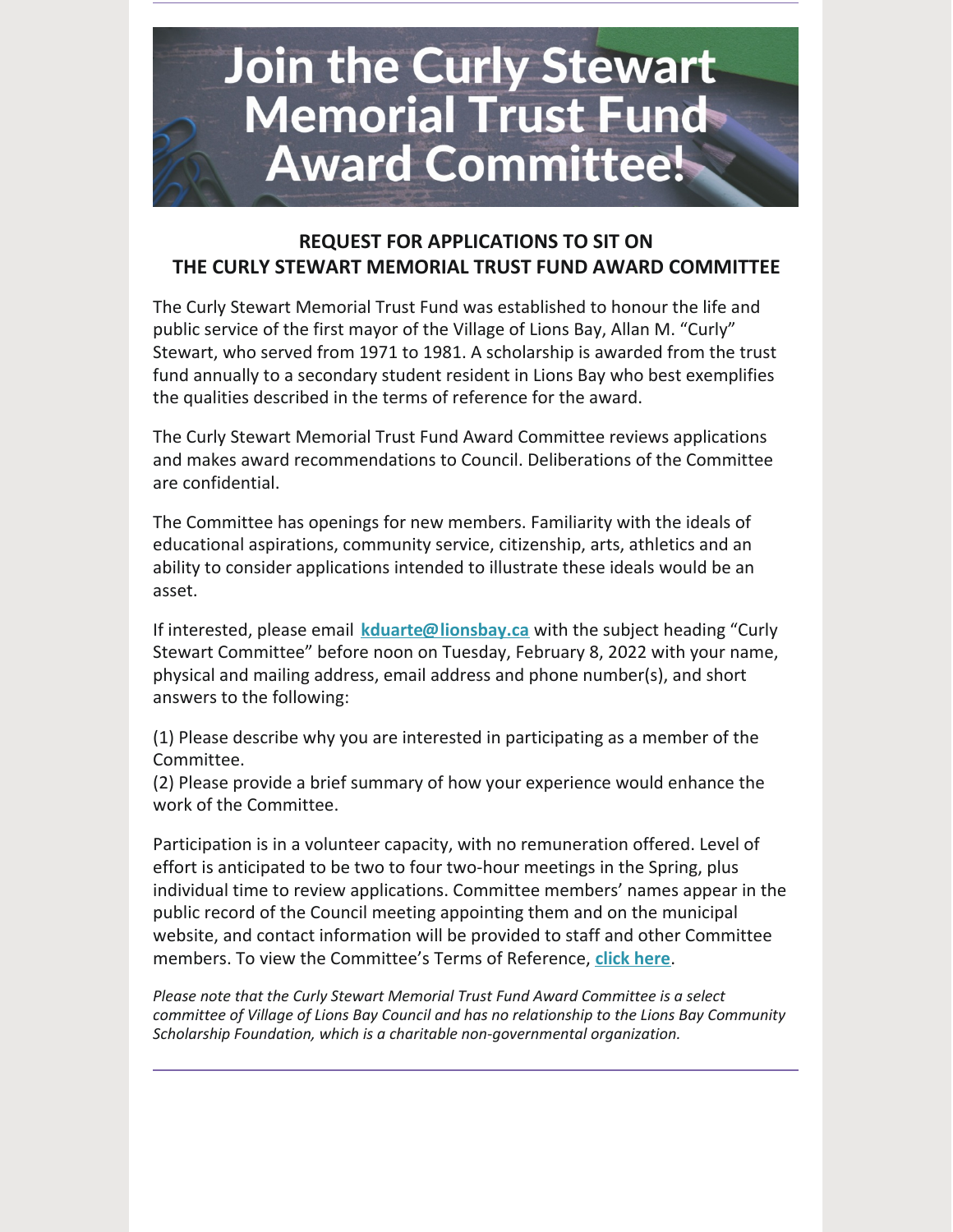

#### **2022 DOG & BOAT SPACE LICENSE**S

Reminder that dog and boat space licenses are now due. The early discount payment is applicable for dog licenses until February 28th and for boat spaces, until March 31st. The boat space invoices have been mailed out this week.



#### **NEXT REGULAR COUNCIL MEETING: February 1, 2022**

- **Emergency Program Committee Meeting: January 25, 2022 at 7:00 p.m.**
- **Board of Variance Meeting: February 2, 2022 at 6:00 p.m.**

**View the [Council/Committee](https://www.lionsbay.ca/government/council-committee-meetings/agendas-minutes) Calendar, Agendas, Videos and Minutes here!**

Video conferencing is available for public participation via **[Zoom](https://zoom.us/)**. Instructions on how to attend and publicly participate in a meeting can be found **[here](https://www.lionsbay.ca/government/council-committee-meetings)**.

Public Viewing Etiquette:

- Public participation is still available on Zoom, during the Public Participation section of the agenda. Please read the instructions.
- Silent viewing only, until you are called upon to speak (if desired). Please do not interrupt Council discussion.
- Limit background distractions by muting your microphone and keeping video turned off until such time as it's your turn to speak (if applicable).
- If interruptions are repeated, the participant will be removed from the meeting.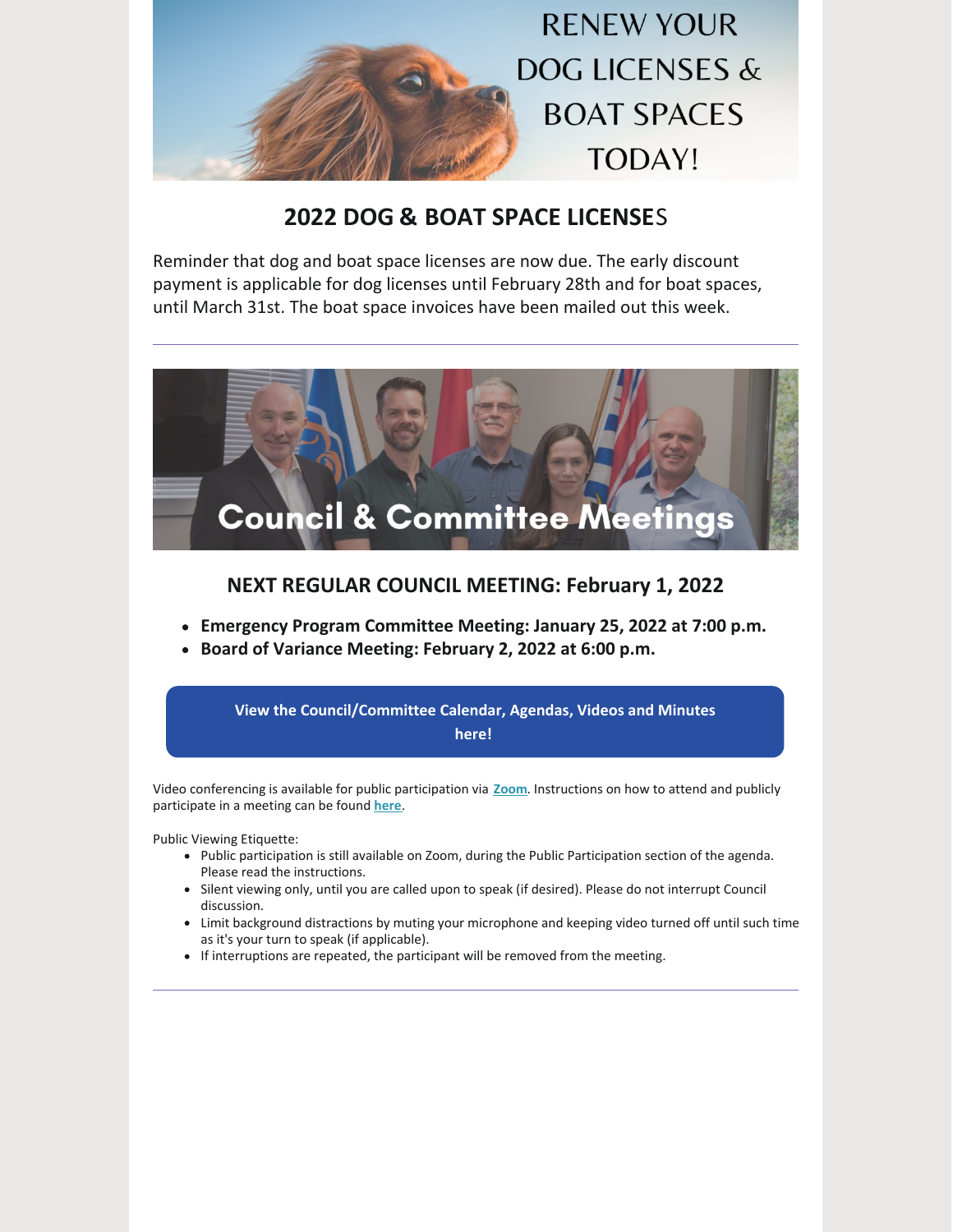

## **2022 COUNCIL MEETING SCHEDULE**

| <b>January 18</b>  | June 7              |
|--------------------|---------------------|
| <b>February 1</b>  | June 21             |
| <b>February 15</b> | <b>July 5</b>       |
| <b>March 1</b>     | <b>July 19</b>      |
| <b>March 15</b>    | <b>September 20</b> |
| <b>April 5</b>     | <b>October 4</b>    |
| <b>April 19</b>    | <b>November 1</b>   |
| May 3              | <b>November 15</b>  |
| <b>May 17</b>      | December 6          |
|                    | December 20         |

All meetings start at 6pm, unless otherwise noted. Zoom links for each meeting available on the agenda, which is published on Friday before the meeting.

#### WWW.LIONSBAY.CA

**What's Happening in Lions Bay**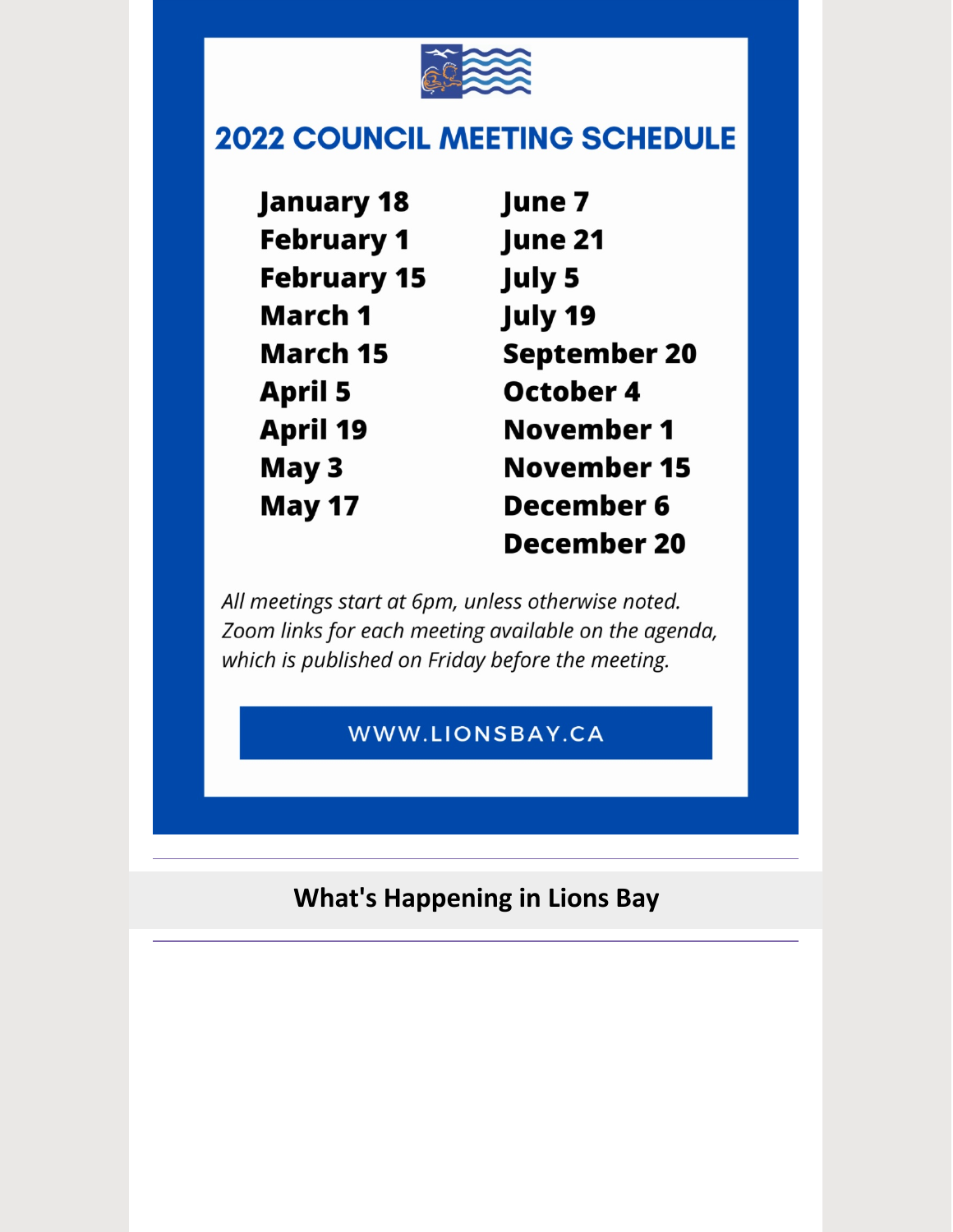



# 2022

# **Lions Bay Arts Calendar**

## now available at Lions Bay Store and Village Office

\$12.00 each or \$10 each if you order 3 or more